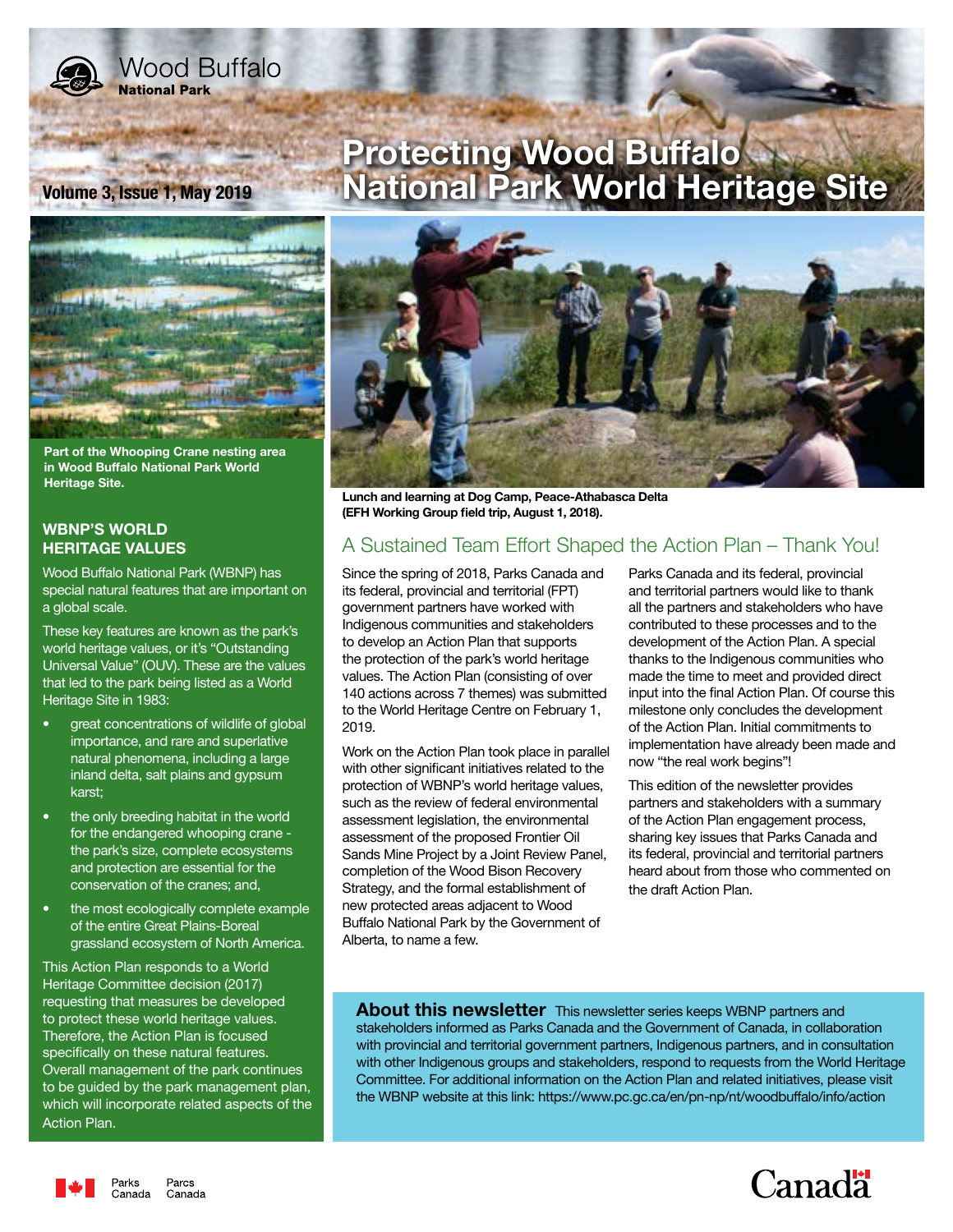

**Figure 1: Action Plan themes, with jurisdictional leads and number of actions identified by theme. Jurisdictional leads engage other levels of government, Indigenous communities and other partners and stakeholders on development and implementation of theme-specific actions (AB = Government of Alberta; CEAA = Canadian Environmental Assessment Agency; ECCC = Environment and Climate Change Canada; NT = Government of the Northwest Territories; PCA = Parks Canada Agency).**

Navigating the route across Mamawi Lake **FOCUS ON Water in the Peace-Athabasca Delta (EFH Working Group field trip, August 1, 2018)**



Water in the Peace-Athabasca Delta has been a key focus throughout the Action Plan process. The importance of water and the complexity of water flows and management issues in the delta is reflected in the final Action Plan. Over half of the 142 actions fall under the Environmental Flows and Hydrology (EFH) theme. Because there was no existing process to tackle this theme, a multi-jurisdictional working group was established and convened by Environment and Climate Change Canada.

This EFH Working Group included representatives from the 11 WBNP Indigenous partners, Alberta, BC, and NWT governments, BC Hydro, Parks Canada and Environment and Climate Change Canada. Together, through a series of workshops and meetings throughout 2018 in Edmonton and on the land in Fort Chipewyan, this working group developed the 75 EFH Actions intended to advance three major desired outcomes for the Peace-Athabasca Delta System:

- 1. Ecological and Hydrological Integrity;
- 2. Exercise of Aboriginal and treaty rights; and
- 3. Informed decision-making.

These actions include:

- establishing effective partnerships between provincial, federal, territorial, and Indigenous governments to guide and inform management actions toward these desired outcomes;
- improving communication with transparent and accessible knowledge and data sharing;
- identifying clear and measurable objectives for important areas in the PAD and the broader park;
- developing clear protocols for communication and monitoring to ensure that actions are achieving their intended outcomes; and,
- working towards taking concrete, early on the ground action.

Going forward, the EFH Working Group is developing a process to coordinate and guide these actions, and is supporting early implementation of many of the actions.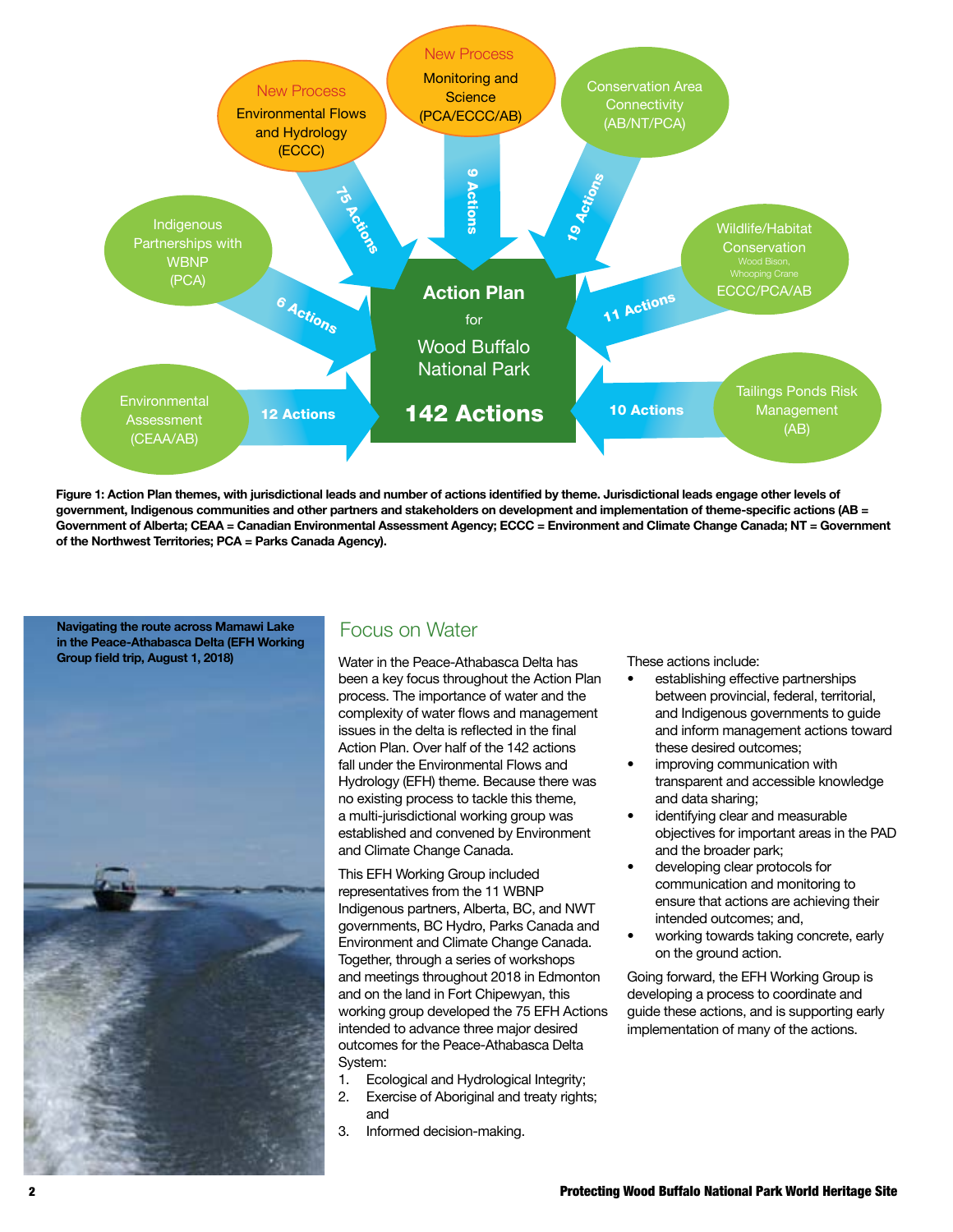

#### **Wood Bison at Sweetgrass Station.**

## **WORKING GROUPS**

The 11 Indigenous communities that regularly work with WBNP have participated on theme-specific working groups that helped develop the Action Plan. Two themes of key interest have been "Indigenous Partnerships with WBNP" and "Environmental Flows and Hydrology".

Collaborative efforts on Indigenous partnerships occurred through WBNP's Cooperative Management Committee, as well as through bilateral meetings. While working toward improved cooperative management of the park, these meetings identified some ongoing challenges as well as some shared priorities, which are reflected in the Action Plan.

Inter-jurisdictional efforts to address the complex hydrological issues in the PAD are being coordinated through the Environmental Flows and Hydrology working group convened by Environment and Climate Change Canada. Implementation of actions identified by this working group has already begun to support the ecological integrity of the delta while supporting Indigenous communities that depend on the delta for maintaining their ways of life.

The need for a working group focused on the "Monitoring and Science" theme has also been identified and will be advanced in 2019 with the goal of producing an integrated research and monitoring program for the delta.

In addition to working groups and other meetings specific to development of the Action Plan, WBNP's world heritage values have been considered in related initiatives, including the environmental assessment process for the proposed Frontier oil bison recovery actions, and the Oil Sands Monitoring Program.

# Indigenous and Public Review of the Action Plan – "What We Heard"

In fall 2018, Parks Canada and the Government of Alberta undertook extensive Indigenous engagement and public review to solicit comments on the draft Action Plan. The final Action Plan incorporates and addresses the valuable feedback received from this engagement process and, as a result, better reflects Indigenous, stakeholder and public perspectives.

#### **Indigenous Review of the early draft Action Plan**

In October 2018, Parks Canada met with Indigenous partners to review an early draft of the Action Plan. The following "top 5" areas of feedback emerged from these face-to-face discussions, and directly influenced the final plan and its ongoing implementation:

- Existing environmental management frameworks in the Lower Athabasca region (which were not originally designed to address WBNP's world heritage values) may not be sufficient to meet the requests from the World Heritage Committee, and need to better include Indigenous representation in governance, implementation and monitoring;
- A greater emphasis needs to be placed on Indigenous ways of life and reconciliation;
- The importance of actions related to community involvement, data sharing and improved communications needs to be elevated;
- The Action Plan should be written and implemented in the context of the whole park, to make it clear that management issues related to other species and other areas of WBNP remain a priority; and,
- The Action Plan would benefit from a more holistic view, always demonstrating the linkages between different themes.

Indigenous partners suggested that reestablishing a more natural seasonal flow regime should be a priority over managing water in the PAD by building more water control devices in the delta (although both may be necessary). Indigenous partners stressed that the emphasis should be placed on achieving a natural pattern of water flows, because if high water comes back to the PAD, some of the other actions may not be necessary.

It was also pointed out that processes related to creating new protected areas need to involve Indigenous communities, respect Indigenous knowledge, and assess impacts on Indigenous ways of life.

### **Feedback received during the public comment period**

A final draft Action Plan, incorporating the input from Indigenous groups, was produced for a three-week public comment period from November 19th to December 10th, 2018.

Throughout the public consultation, Parks Canada heard that the management of Wood Buffalo National Park is important and that the ecological integrity of the park is a key priority. The Action Plan, which is focused on the park's world heritage values, recognizes the importance of the park's ecological integrity as well as the cultural significance of lands and resources within the park to the Indigenous peoples in the region. The park's management plan, which will be renewed in the coming years, continues to define the overall direction for park management.

Additionally, Parks Canada heard from Indigenous partners and stakeholders about the importance of ensuring that the world heritage values of the park are protected through actions that support enhanced connectivity of ecosystems and species - particularly on the southern boundary of Wood Buffalo National Park where development pressures are greatest. All stakeholders mentioned the need for strong collaborative relationships with Indigenous partners, other levels of government and other stakeholders to support implementation of the actions in the Action Plan. Many Indigenous partners and stakeholders raised issues related to the environmental impact assessment processes, including the previous environmental assessment of the Site C project.

Following the public review period, Alberta held engagement sessions to work directly with First Nations and Métis communities in the Lower Athabasca region on refining Alberta's contributions to the Action Plan. The revised content from Alberta better aligns new and existing commitments regarding its environmental management frameworks within the Action Plan, including commitments related to the establishment and cooperative management of new conservation areas adjacent to Wood Buffalo National Park.